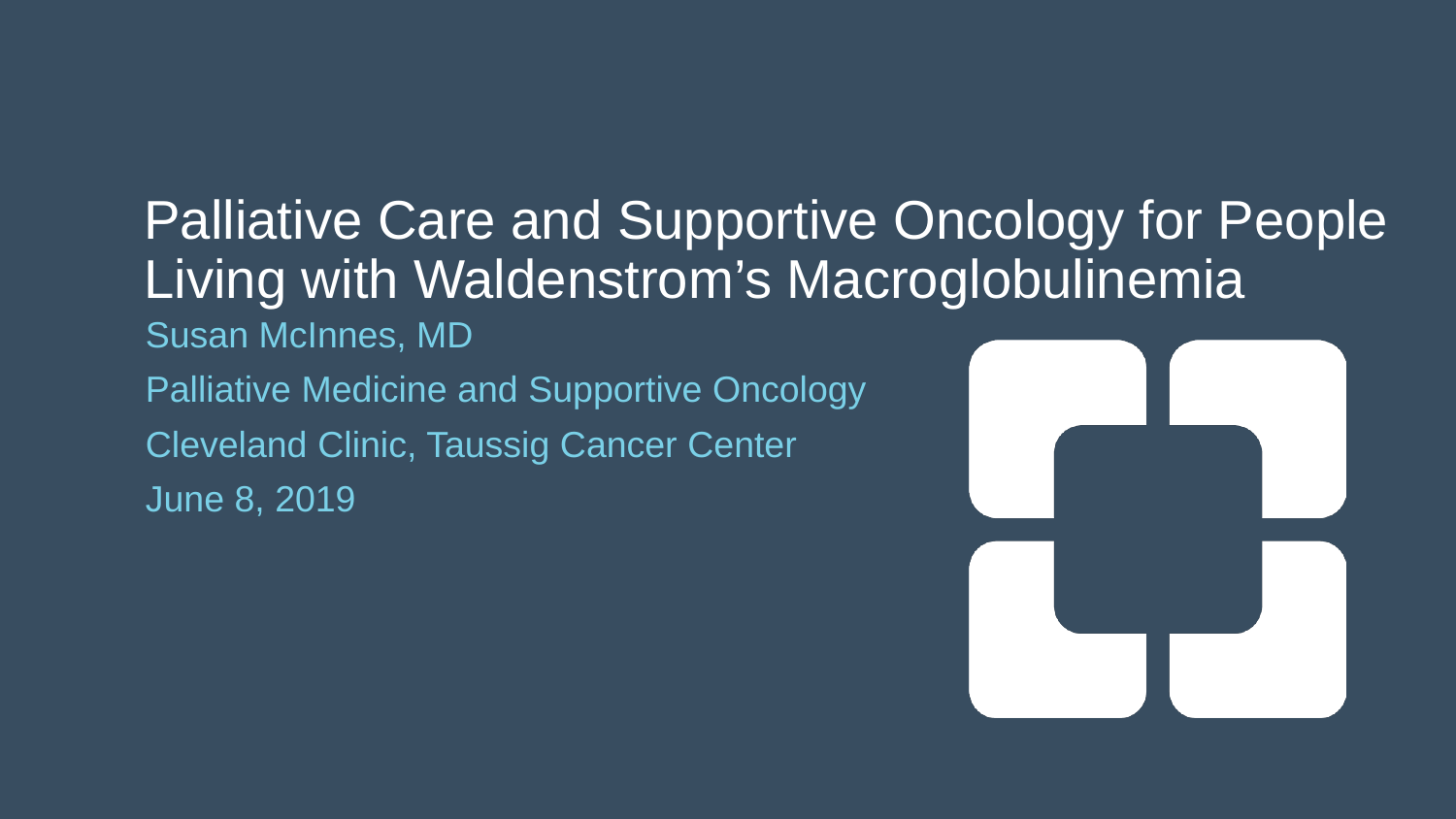#### **Definitions**

- Palliative Medicine
- **Palliative Care**
- Supportive Oncology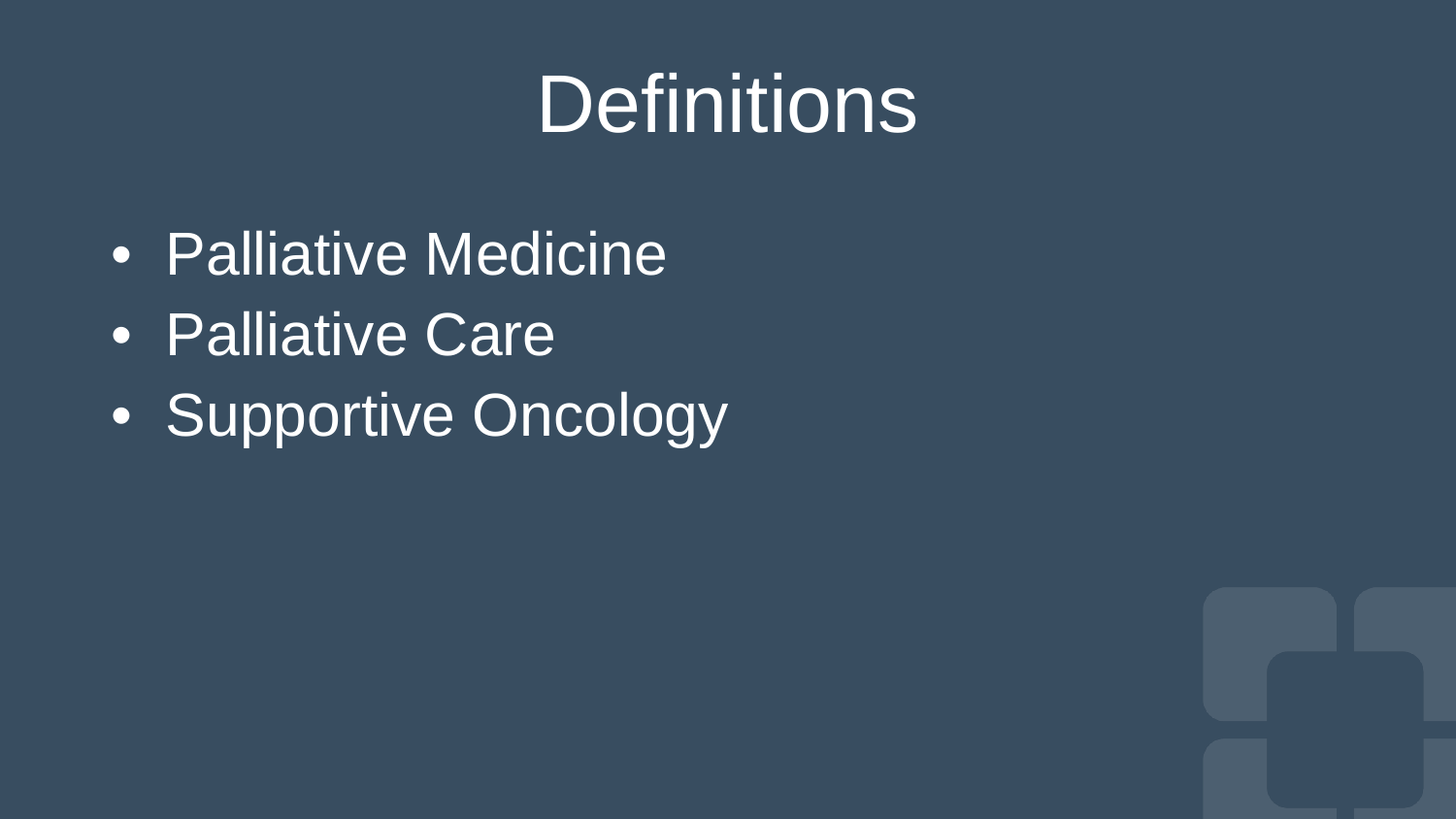### Palliative Medicine

- Medical subspecialty<br>- Comprehensive care for patients with serious<br>illness throughout the course
	-
	- illess throughout management<br>Focus on pain and symptom management<br>- Attention to goals of care: facilitating<br>communication and navigating decision-making
	- communication and navigating decision-making Interdisciplinary team approach to support whole person with psychosocial and spiritual care - Philosophy of patient-centered comprehensive
	- care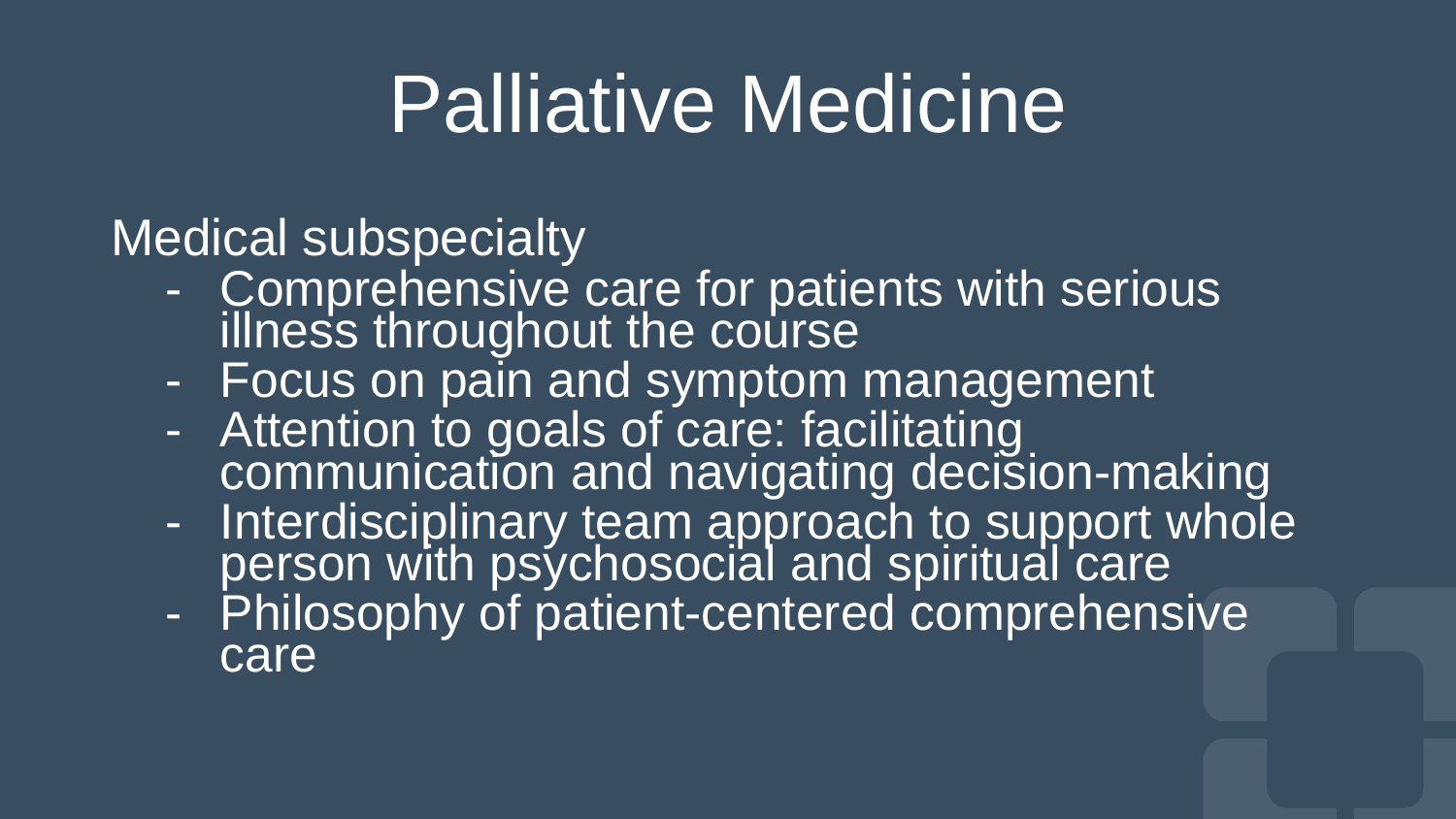#### How is Palliative Care different from hospice?

#### **Hospice**

- Medicare benefit (1982)
- Medical eligibility: <6 month prognosis
- Philosophical alignment: care directed towards symptoms; patient must choose
- Medicare pays hospice agency per diem
- Patient gets all medications, DME, staff visits (RN, CNA, SW, chaplain), 24-hour call
- Designed for symptom-based holistic End of Life Care

#### Palliative Care

- Concurrent care, occurs anywhere during the course of illness
- Not limited to End of Life Care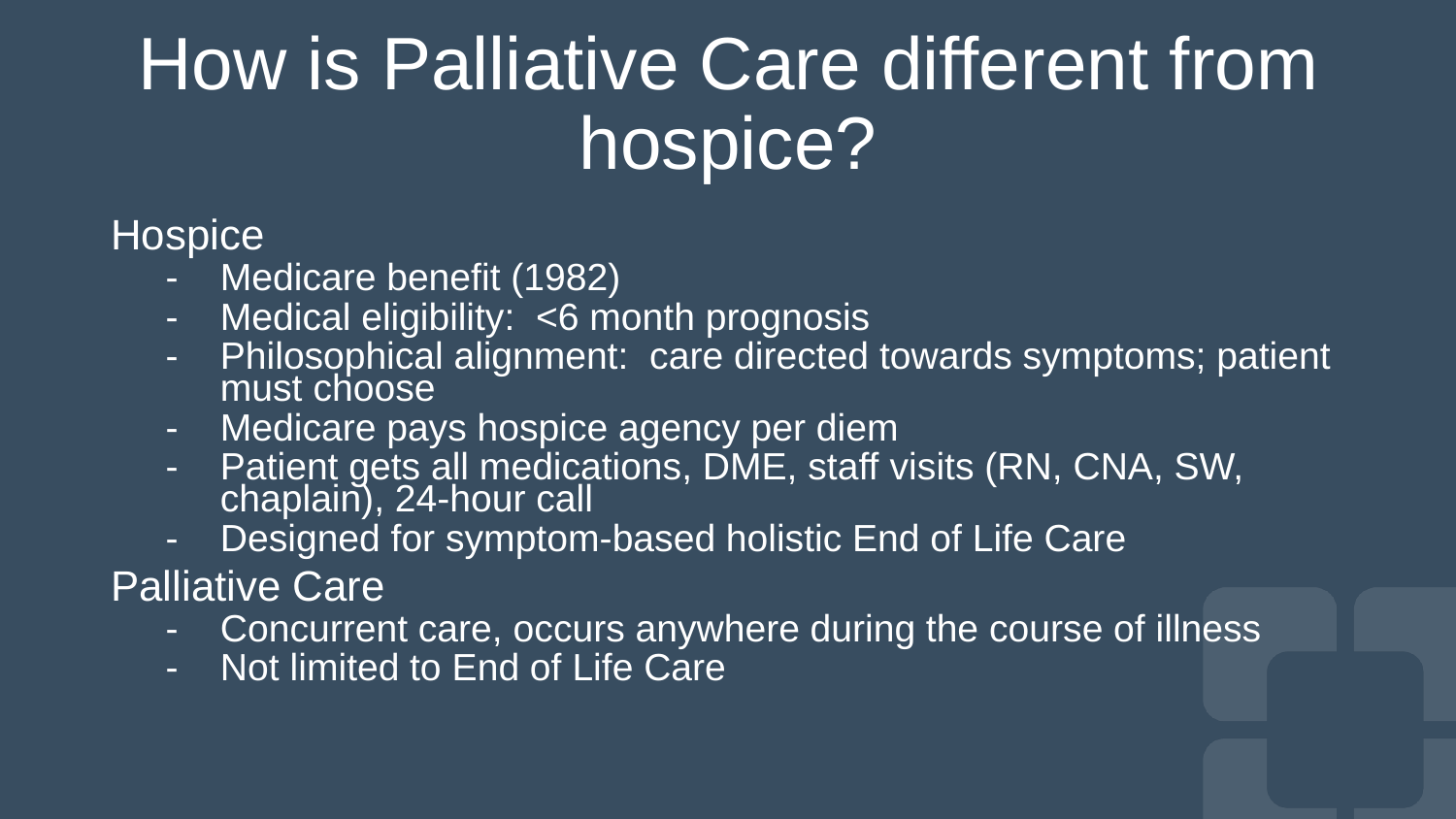#### **Traditional Model for Patients with Advanced Illness Care**



#### **Integrated Care for Patients with Advanced Illness**

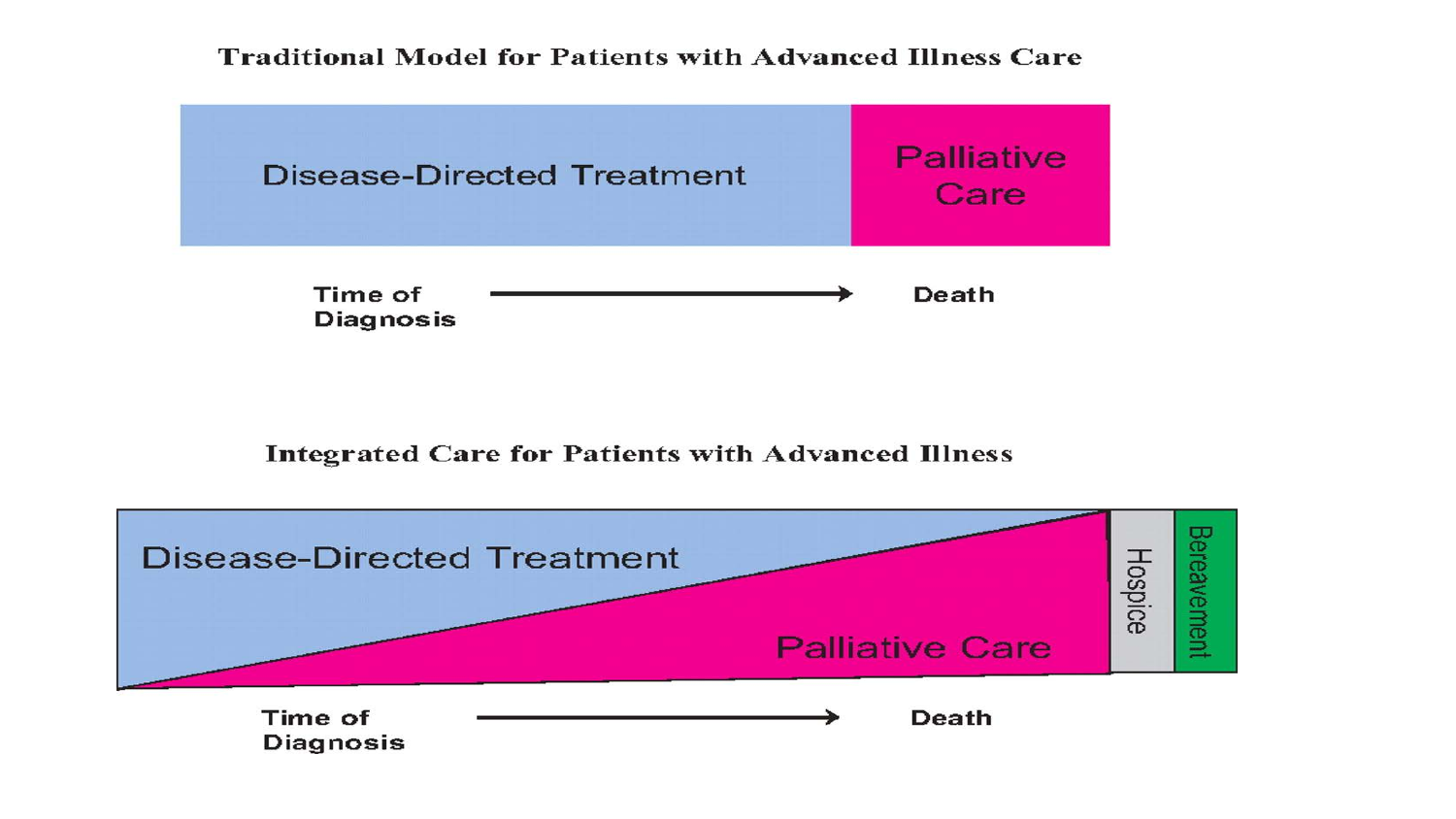### Palliative Care

An approach to patient/family/caregiver-centered health care that focuses on:

- the optimal management of pain and other distressing symptoms,
- while incorporating psychosocial and spiritual care
- according to patient/family needs, values, belief and cultures.
- The goal of palliative care is to:
	- anticipate, prevent and reduce suffering and
	- to support the best possible quality of life for patients/families/caregivers
	- regardless of the stage of disease or the need for other therapies.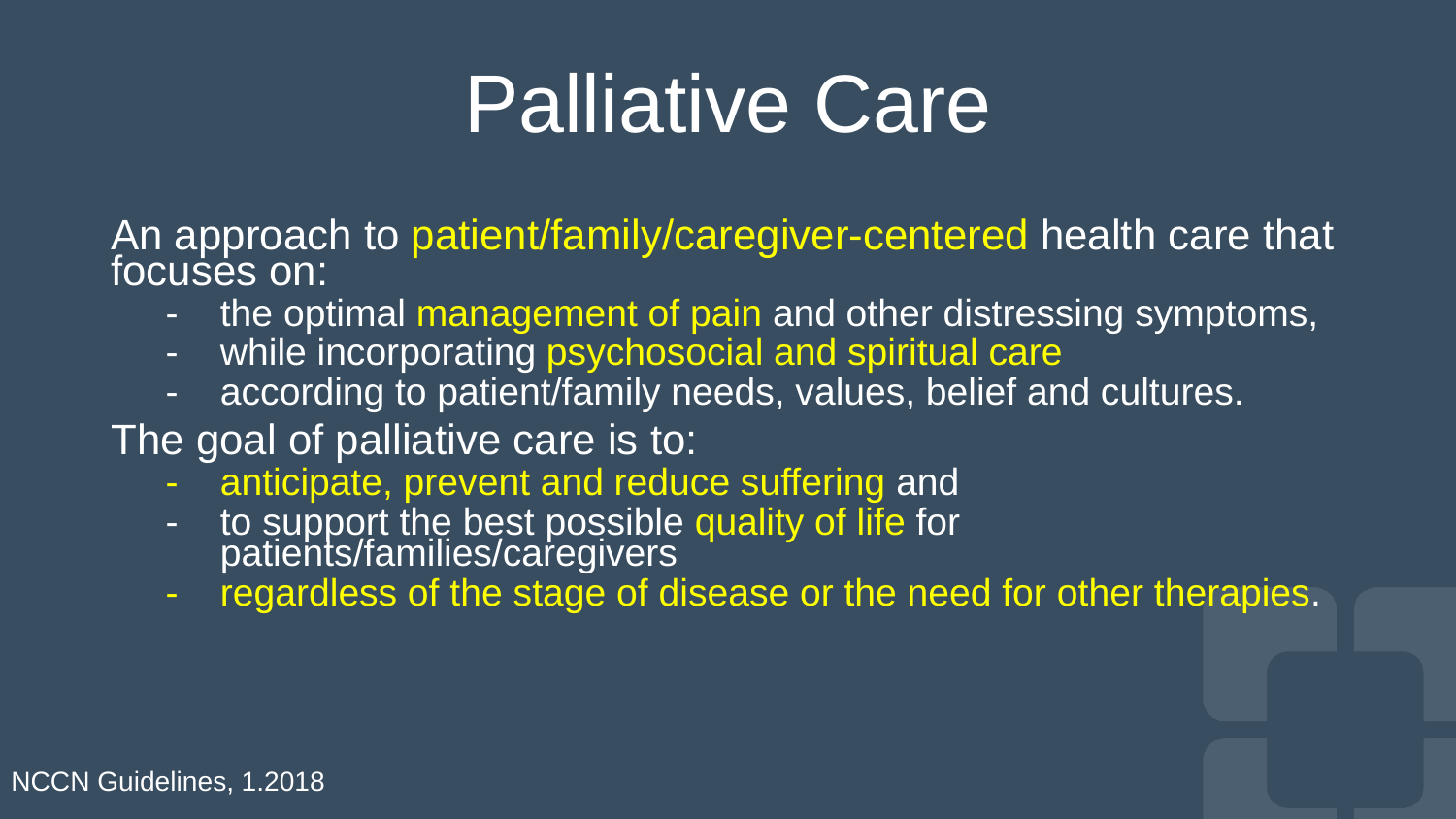### Palliative Care

- Palliative care:
	- can begin at diagnosis
	- should be delivered concurrently with disease-directed, life-<br>prolonging therapies
	- should facilitate patient autonomy, access to information and choice
- Palliative care becomes the main focus of care when disease- directed, life-prolonging therapies are no longer effective, appropriate or desired.
- Palliative care should be
	- initiated by the primary oncology team
	- and then augmented by collaboration with an interdisciplinary team of palliative care experts.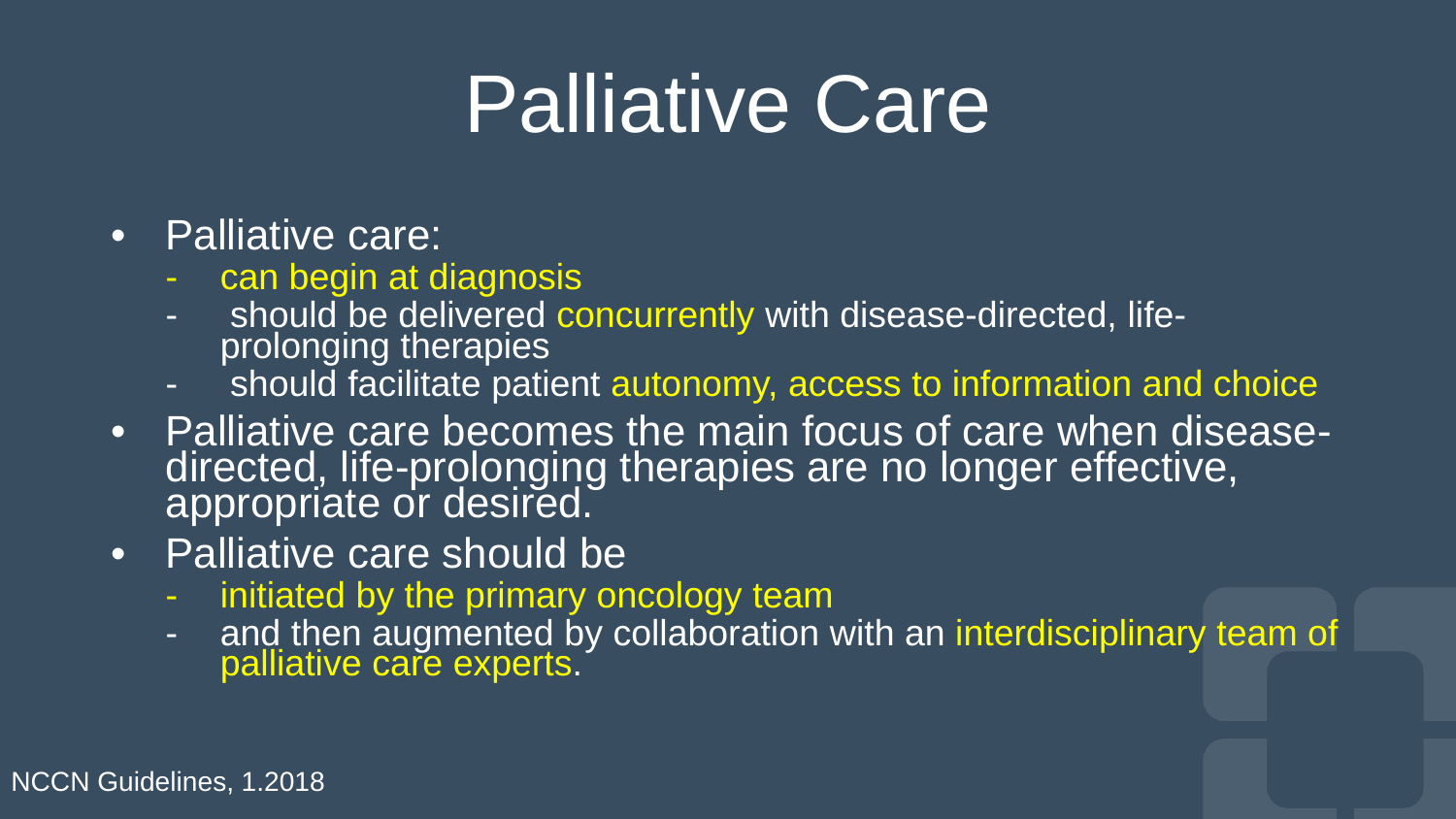## Palliative Care Specialists

- Physicians
	- Fellowship training
	- Board certification
- Advance Practice nurses, physician assistants
- Nurses (RNs)
	- Palliative care training and certification
- Social Workers
- Chaplains
- Pharmacists
- Behavioral Health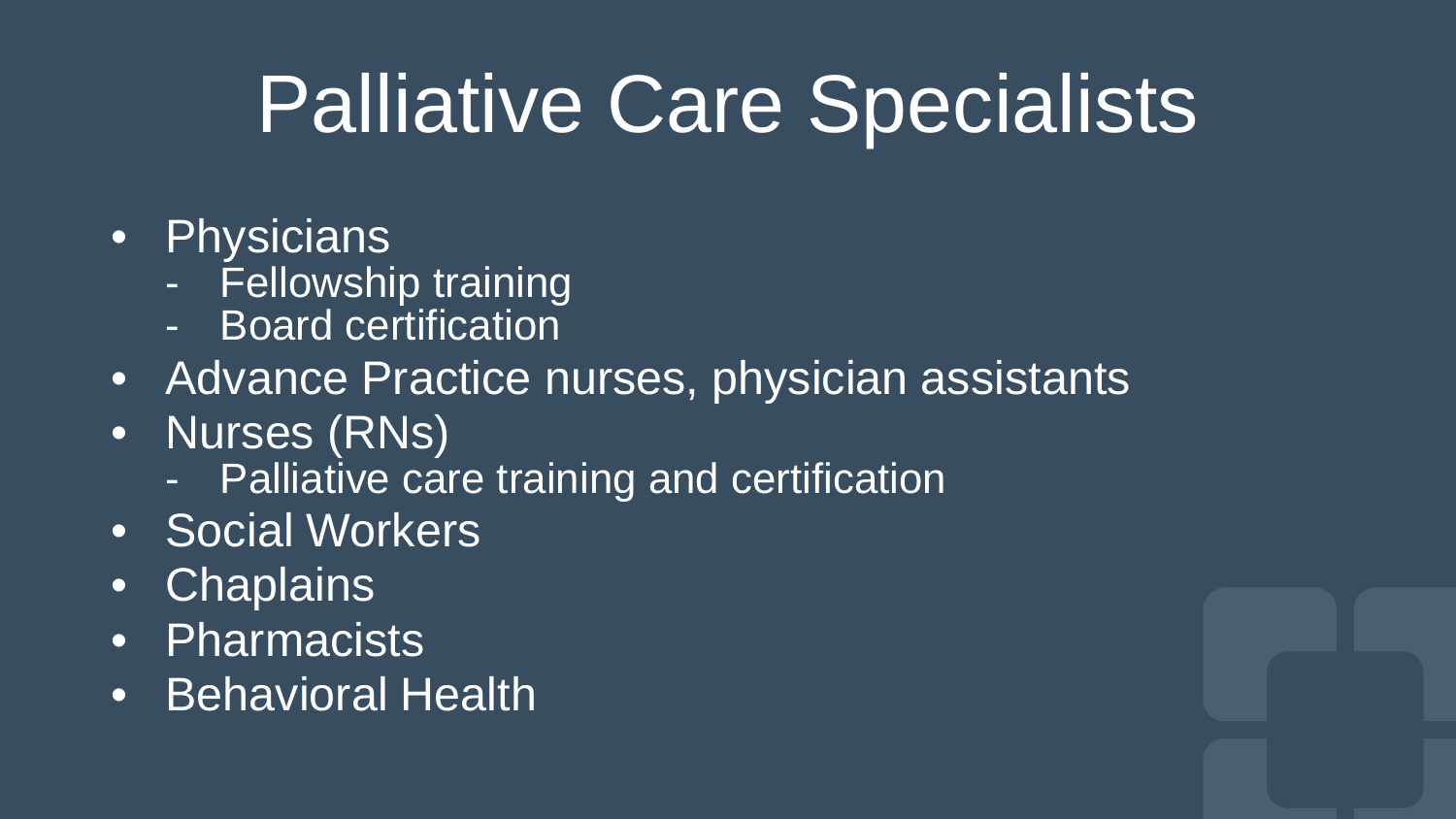#### **Spectrum of Palliative Care Services**

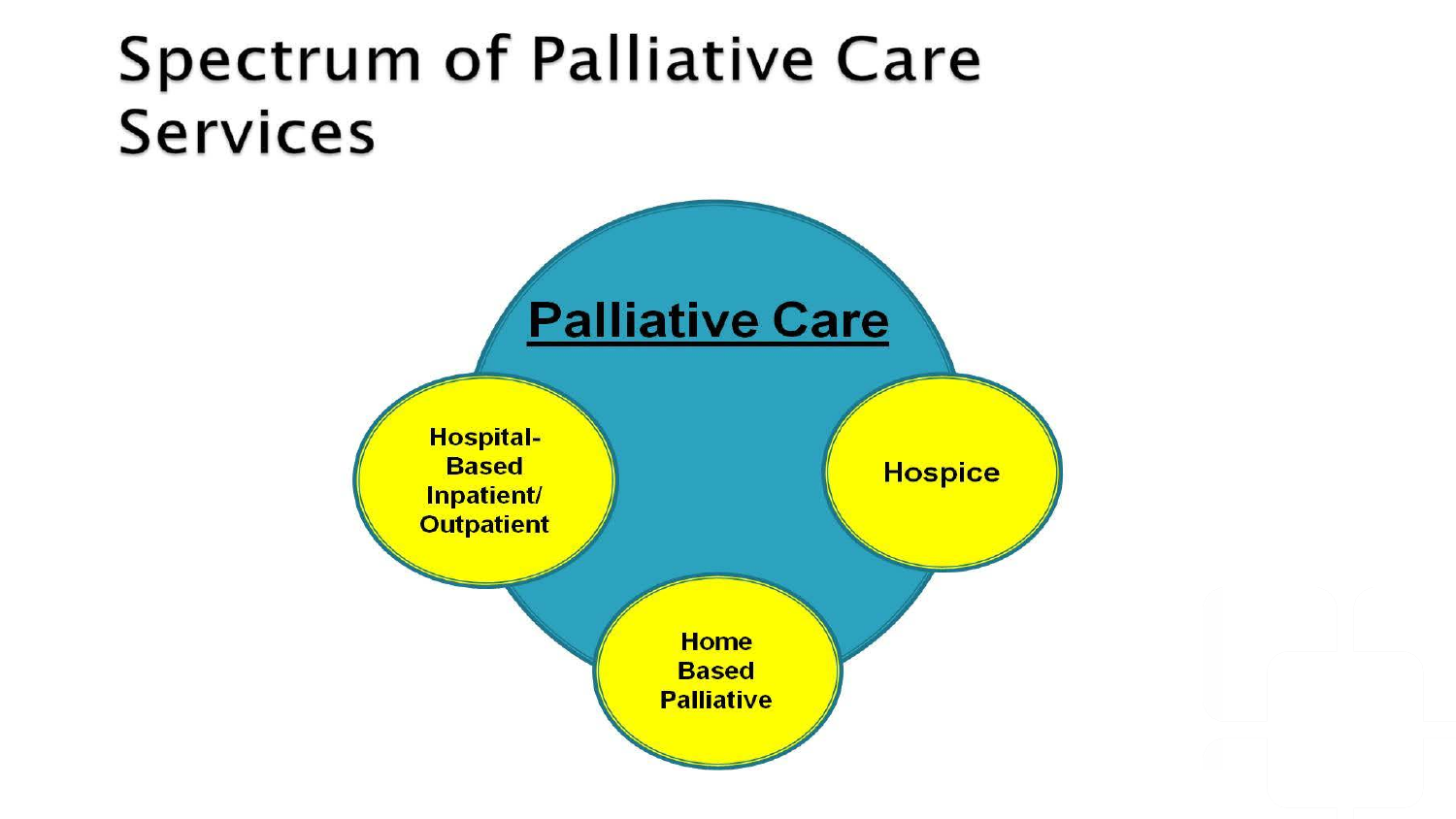#### Palliative Care

- Discuss anticipation and prevention of symptoms
- Clarify goals of care and purpose of treatment
- Discuss advance care planning
	- HC-POA
	- Living will
	- Code status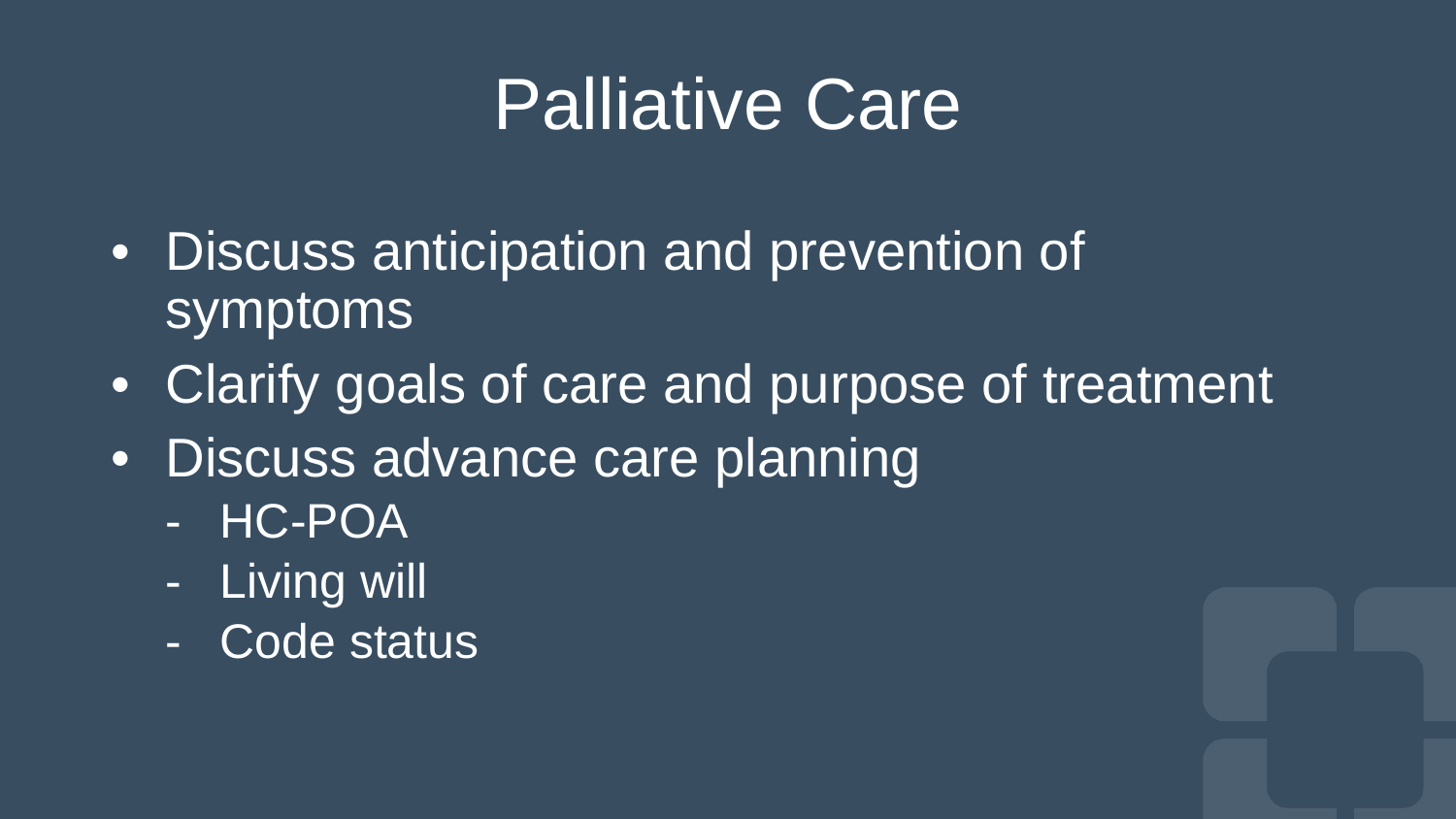# Waldenstrom's Macroglobulinemia

- Rare, indolent non-Hodgkin's lymphoma
- Elevated IgM levels, anemia, lymph nodes
- Variable symptoms and complications
- Risk for hyperviscosity, infections, peripheral neuropathy
- Chronic illness: observation, newer treatment options, long survival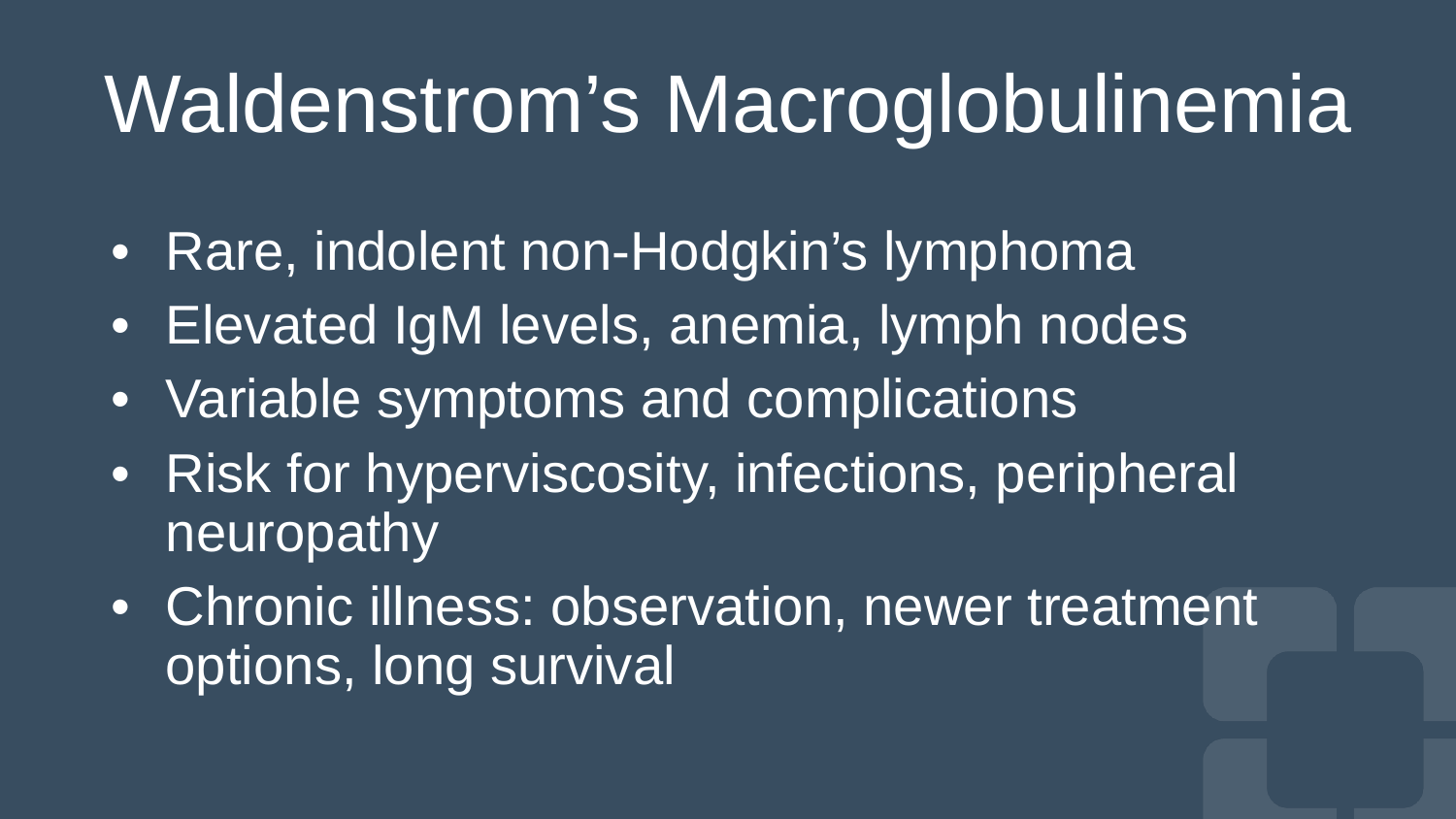# Symptoms in WM

- Fatigue, lack of energy
- Fevers/chills/nights sweats
- Recurrent sinus, bronchial infections
- Peripheral neuropathy
- Bruising/bleeding
- Ocular complications
- Headaches, blurry vision, confusion (rare)
- Raynaud's (cryoglobulinemia)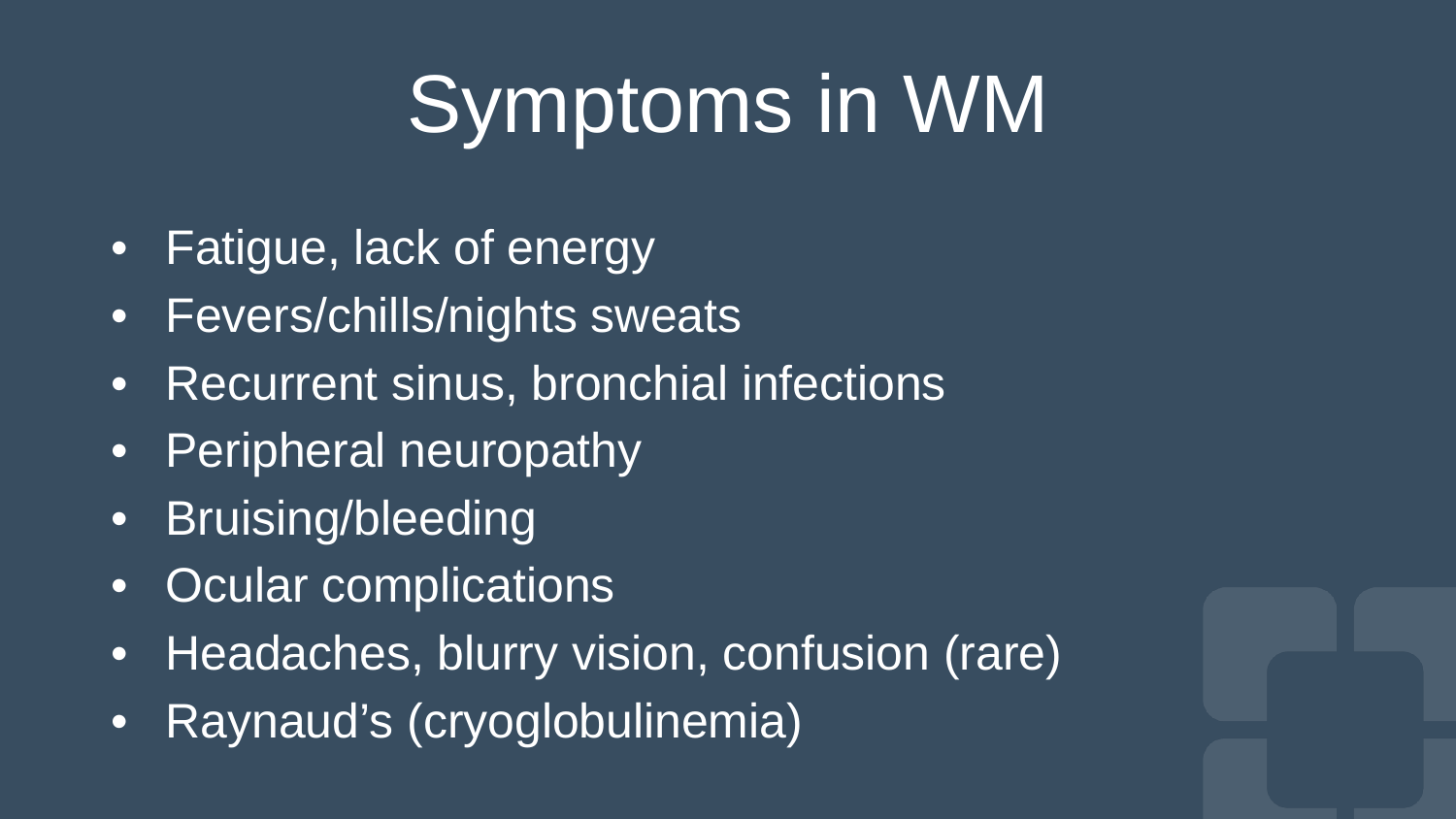# **Fatigue**

- Common symptom in WM (up to 75%)
- Causes:
	- Anemia
	- Treatment-related
	- Multifactorial
- Treatment
	- Correct anemia
	- Medication (methylphenidate, American ginseng)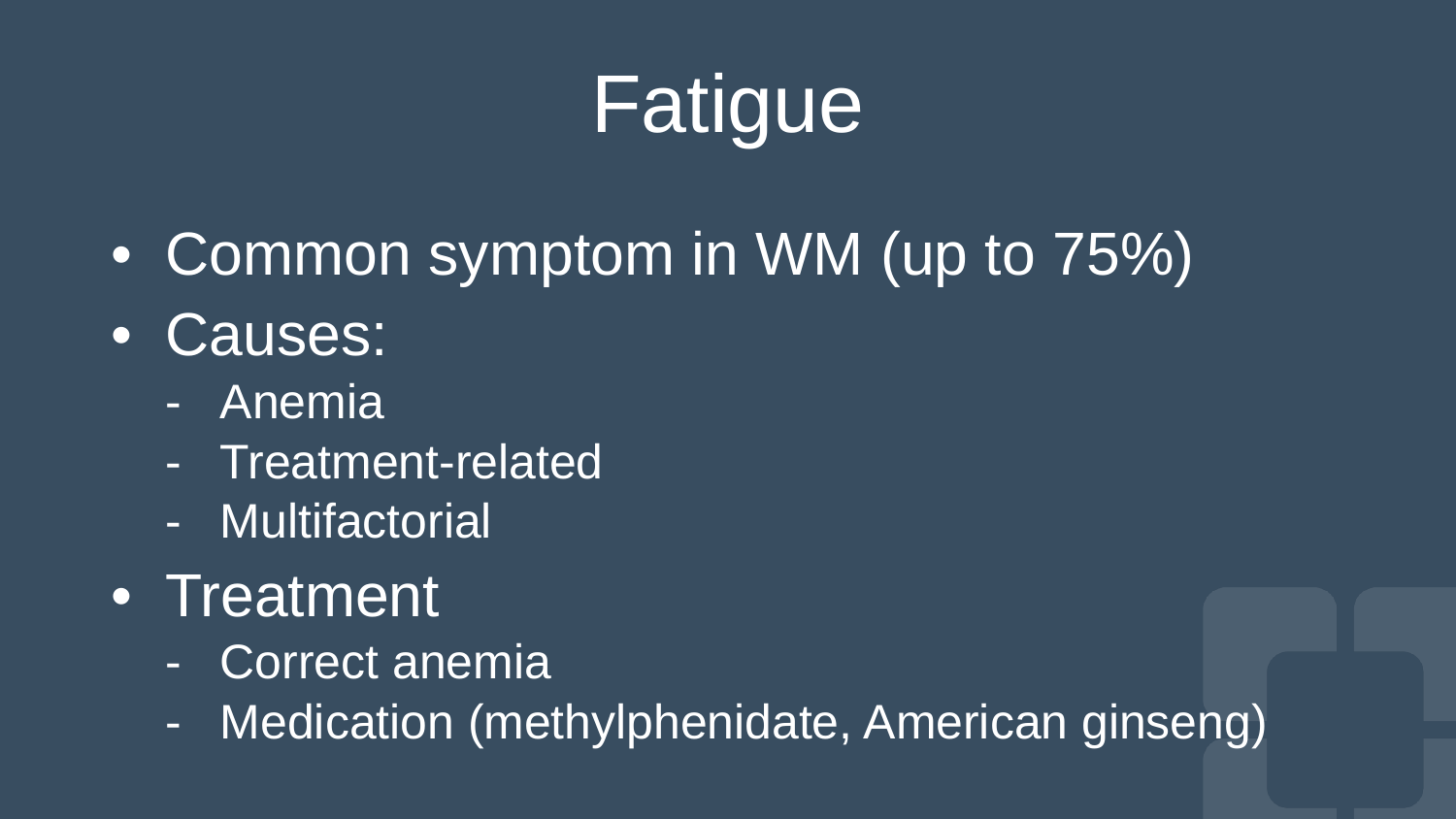# Peripheral neuropathy

- Sensory (up to 50%)
	- Numbness, tingling, pain, burning, stabbing, shooting
	- Often starts in toes/feets, hands
- Causes
	- IgM related (anti-Myelin Associated Glycoprotein)
	- **Treatment related**
	- Non-WM: diabetes, B12 deficiency
- Treatment
	- Treat underlying cause
	- Medications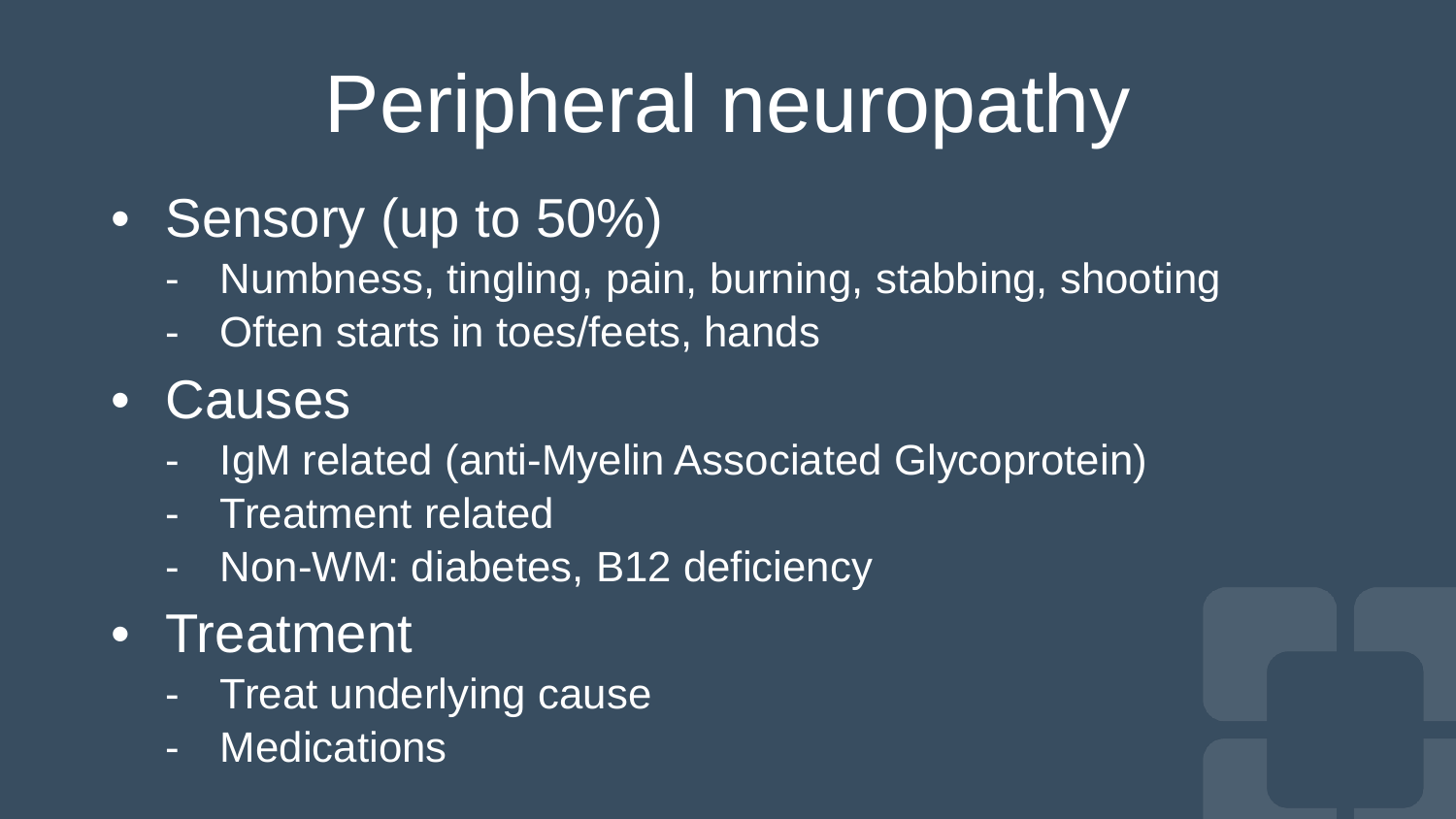#### Chemo-Induced Peripheral Neuropathy

#### • Common

- Affects QOL, functional status, balance
- May require dose reductions
- Primarily sensory, symmetrical, stocking-glove
- Tingling, numbness, burning pain
- Worse at night, better with firm shoes
- Cumulative
- May be partially reversible or permanent
- Rare autonomic neuropathy (dizziness, orthostasis, constipation, urinary retention)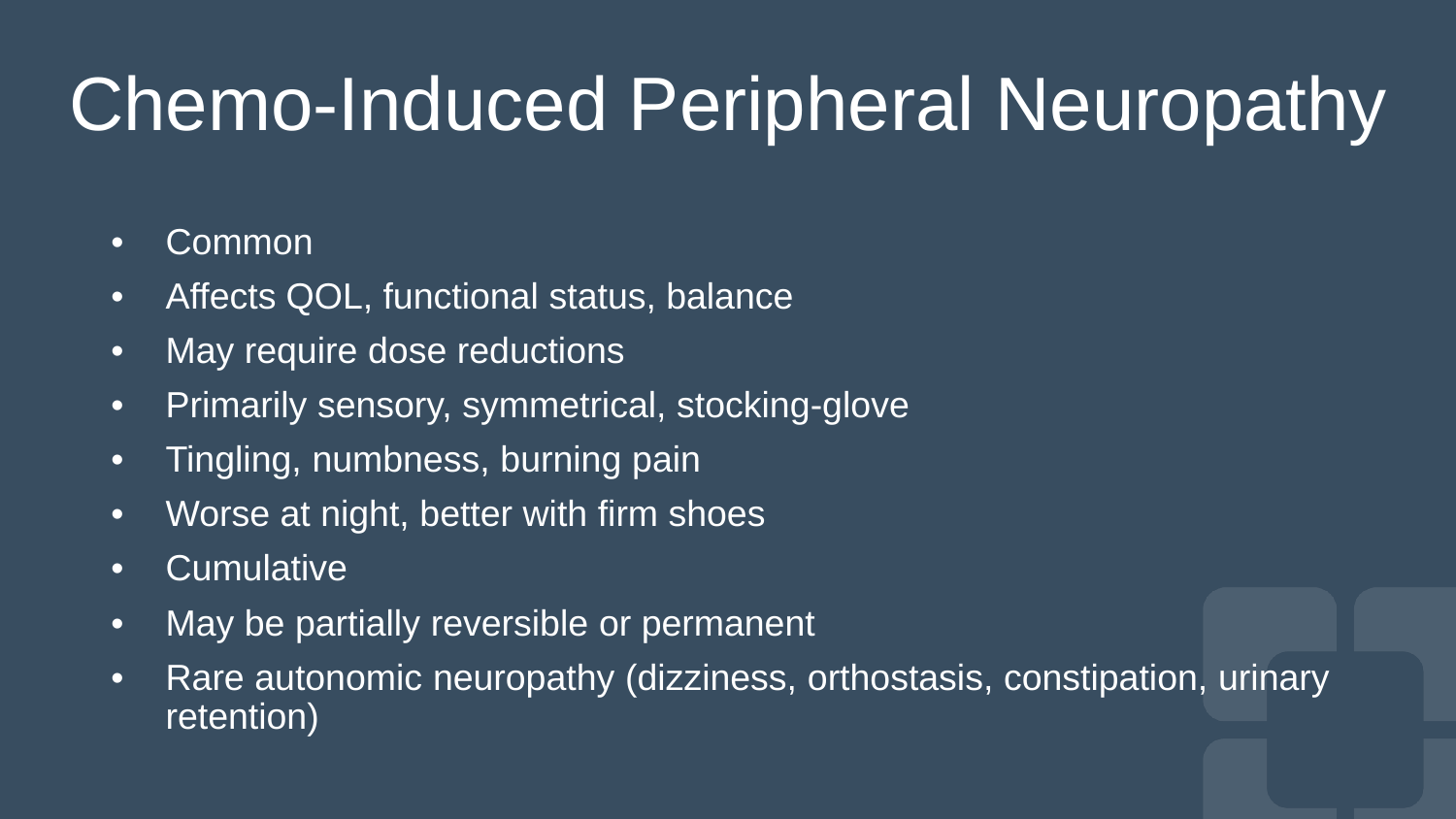### Advance Care Planning

- Advance care planning
- Goals of care
- Advance directives
- Code status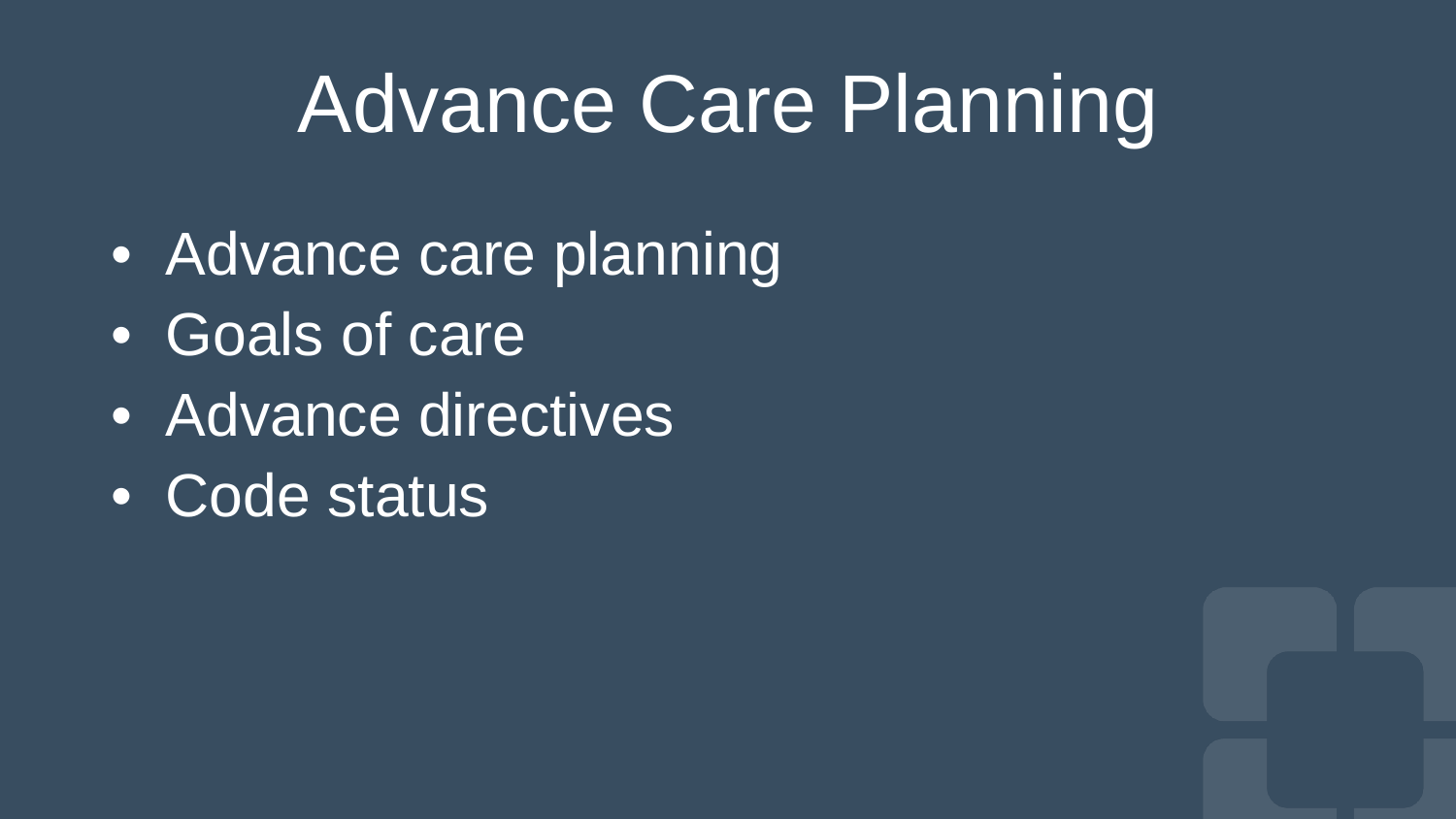# La Crosse, WI

- Respecting Choices 1993
- Started by ethicist at Gunderson
- Community-based
- 90% AD rate
- 99% in medical chart
- 99% concordance with care

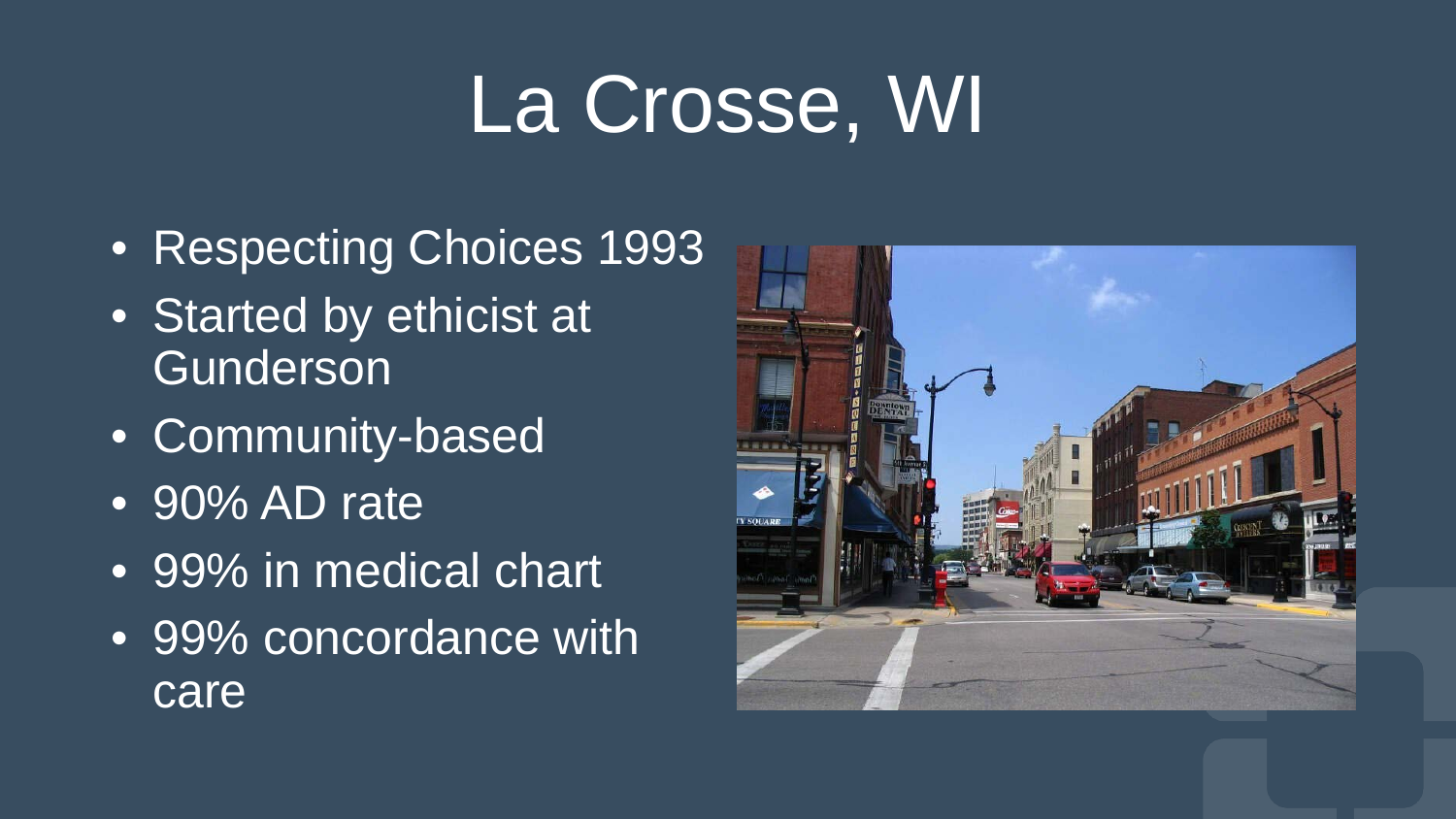#### Advance Directives

- Health Care Power of Attorney
- **Living Will**
- Guardianship
- Portable DNR
- MOLST/POLST
- 5 Wishes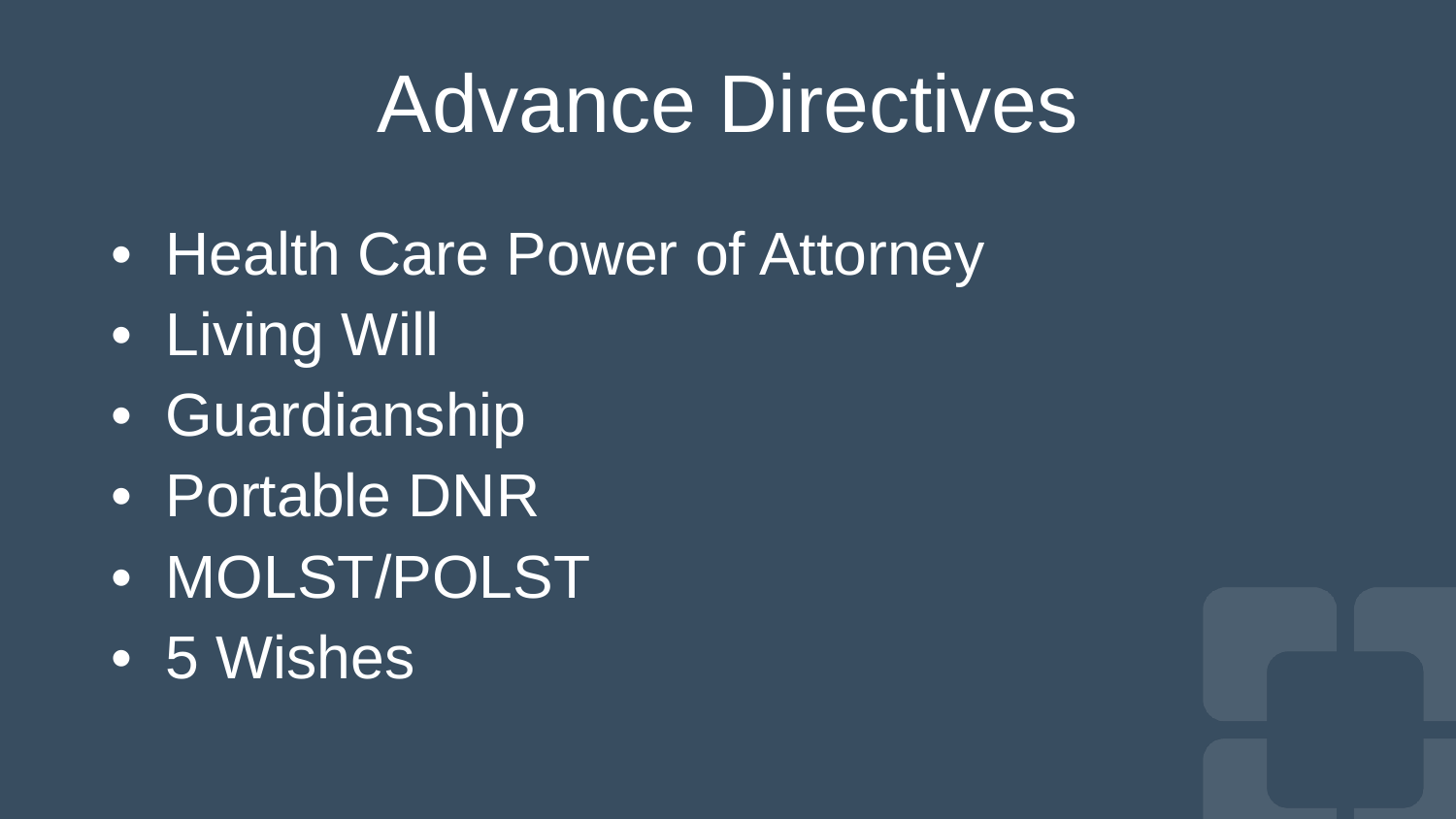#### Ohio Law and Decision-Maker Hierarchy

- Spouse (even if separated)
- Adult Children (age >18) (majority)
- Parents
- Adult Siblings (age >18) (majority)
- Nearest blood/adoptive relative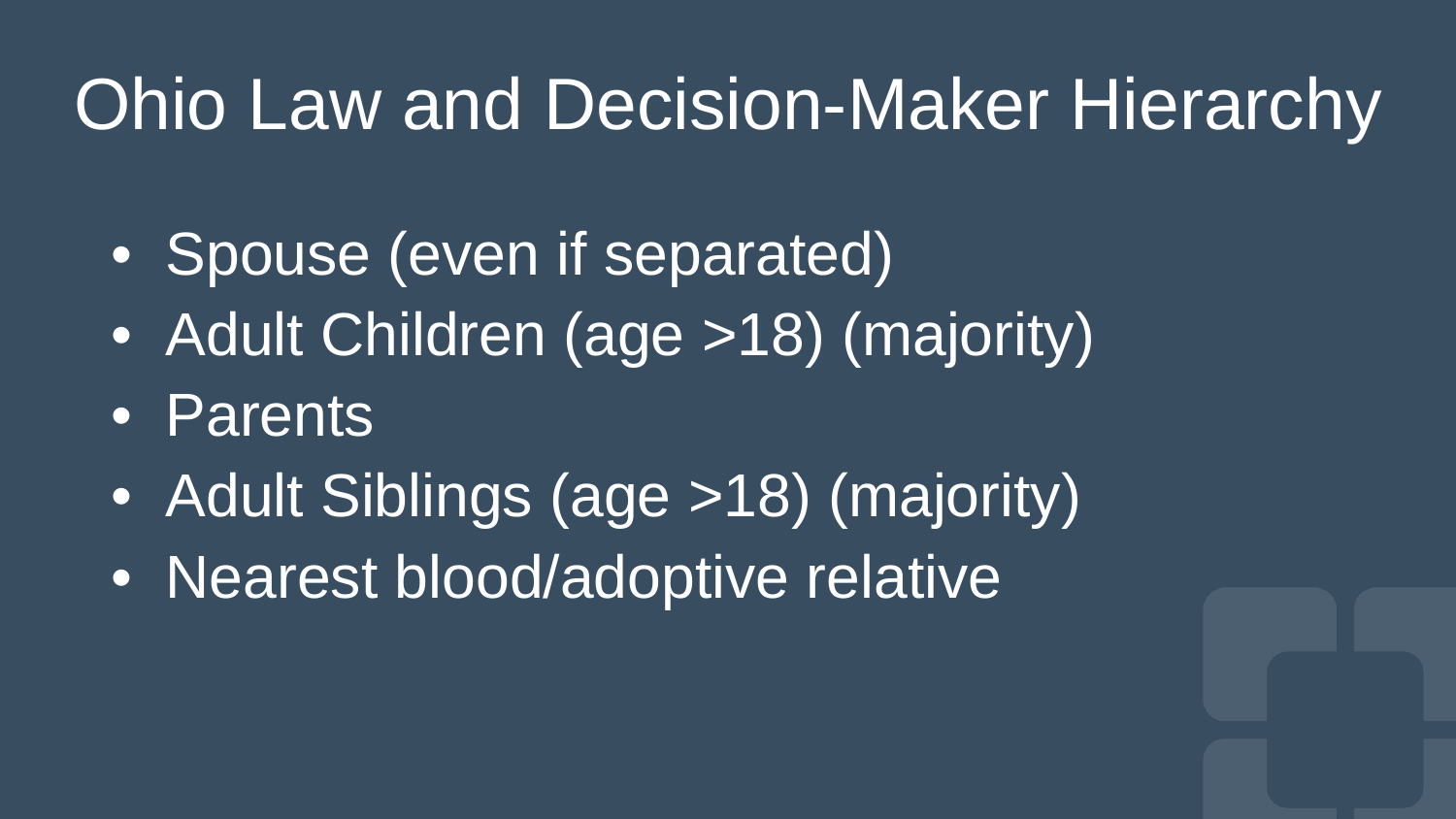## Advance Care Planning

- Advance care planning is a process for understanding a patient's personal values, goals and preferences about future care
- Goals of care conversations are a similar process, focused on current care
- Advance directives are necessary but not sufficient to address care goals
- ACP honors the patient as a person and improves patient experience, quality metrics and reduces cost.